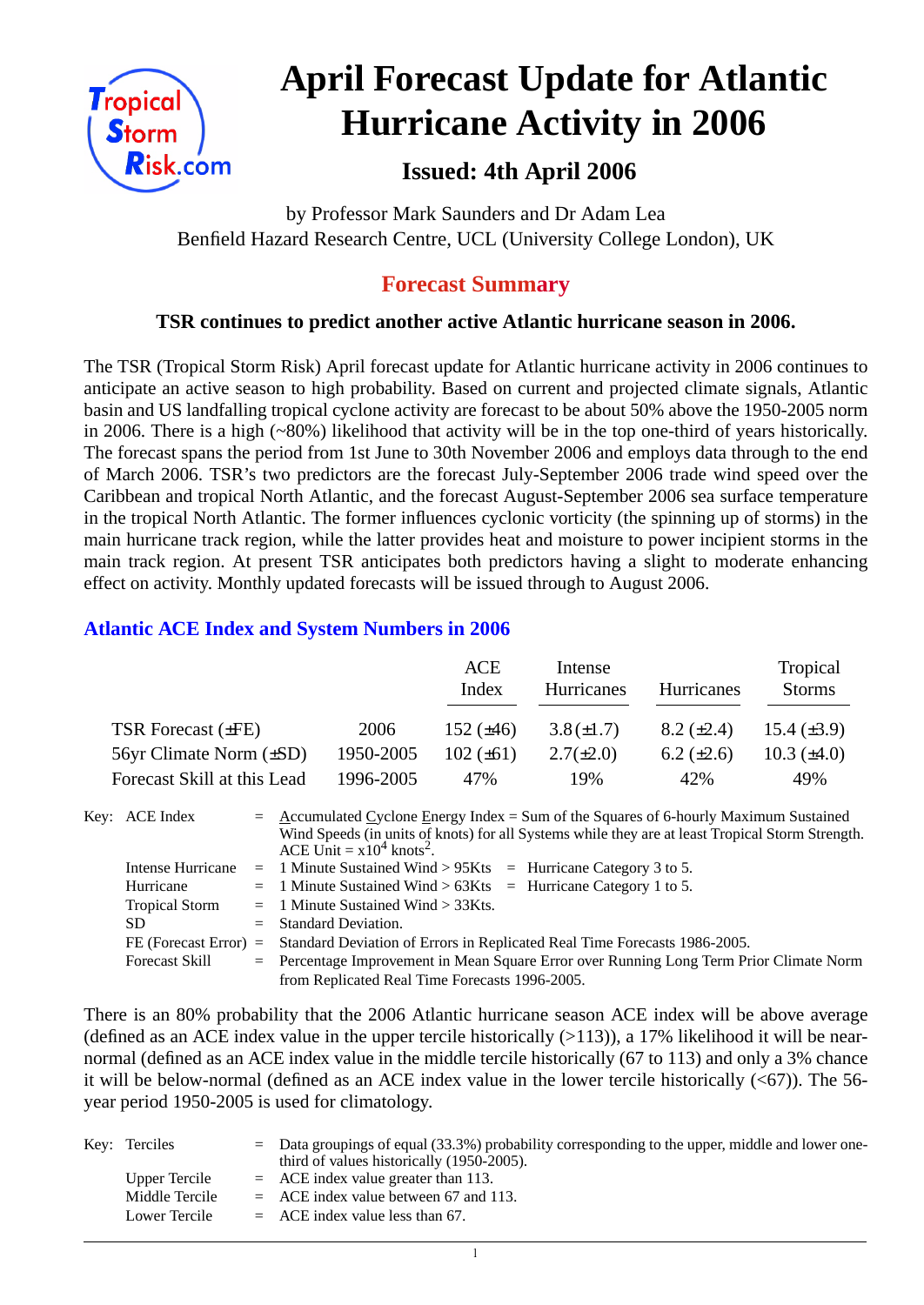#### **ACE Index & Numbers Forming in the MDR, Caribbean Sea and Gulf of Mexico in 2006**

|                              |           | ACE<br>Index   | Intense<br>Hurricanes | <b>Hurricanes</b> | Tropical<br><b>Storms</b> |
|------------------------------|-----------|----------------|-----------------------|-------------------|---------------------------|
| <b>TSR Forecast (±FE)</b>    | 2006      | 125 $(\pm 44)$ | $3.5(\pm 1.4)$        | $6.0 \ (\pm 1.8)$ | 10.7 $(\pm 2.6)$          |
| 56yr Climate Norm $(\pm SD)$ | 1950-2005 | 79 $(\pm 60)$  | $2.3(\pm 1.9)$        | 4.3 $(\pm 2.5)$   | 7.1 $(\pm 3.4)$           |
| Forecast Skill at this Lead  | 1996-2005 | 48%            | 26%                   | 51%               | 61\%                      |

The Atlantic hurricane Main Development Region (MDR) is the region  $10^{\circ}N - 20^{\circ}N$ ,  $20^{\circ}W - 60^{\circ}W$ between the Cape Verde Islands and the Caribbean Lesser Antilles. A storm is defined as having formed within this region if it reached at least tropical depression status while in the area.

There is a 79% probability that in 2006 the MDR, Caribbean Sea and Gulf of Mexico ACE index will be above average (defined as an ACE index value in the upper tercile historically (>91)), a 19% likelihood it will be near-normal (defined as an ACE index value in the middle tercile historically (35 to 91) and only a 2% chance it will be below-normal (defined as an ACE index value in the lower tercile historically (<35)). The 56-year period 1950-2005 is used for climatology.

#### **USA Landfalling ACE Index and Numbers in 2006**

|                                        |      | ACE<br>Index      | Hurricanes        | Tropical<br><b>Storms</b> |
|----------------------------------------|------|-------------------|-------------------|---------------------------|
| TSR Forecast (±FE)                     | 2006 | 4.0 $(\pm 1.7)$   | 2.2 $(\pm 1.4)$   | 4.8 $(\pm 2.0)$           |
| 56yr Climate Norm $(\pm SD)$ 1950-2005 |      | $2.5 \ (\pm 2.2)$ | $1.5 \ (\pm 1.3)$ | 3.1 $(\pm 2.0)$           |
| Forecast Skill at this Lead 1996-2005  |      | 35%               | 23%               | 30%                       |

| Key: ACE Index           | $=$ Accumulated Cyclone Energy Index = Sum of the Squares of hourly Maximum       |
|--------------------------|-----------------------------------------------------------------------------------|
|                          | Sustained Wind Speeds (in units of knots) for all Systems while they are at least |
|                          | Tropical Storm Strength and over the USA Mainland (reduced by a factor of 6).     |
|                          | ACE Unit = $x10^4$ knots <sup>2</sup> .                                           |
| Landfall Strike Category | $=$ Maximum 1 Minute Sustained Wind of Storm Directly Striking Land.              |
| USA Mainland             | $=$ Brownsville (Texas) to Maine.                                                 |

USA landfalling intense hurricanes are not forecast since we have no skill at any lead.

There is a 78% probability that in 2006 the USA landfalling ACE index will be above average (defined as a USA ACE index value in the upper tercile historically (>2.63)), a 17% likelihood it will be near-normal (defined as a USA ACE index value in the middle tercile historically (1.14 to 2.63) and only a 5% chance it will be below-normal (defined as a USA ACE index value in the lower tercile historically (<1.14)). The 56-year period 1950-2005 is used for climatology.

#### **Caribbean Lesser Antilles Landfalling Numbers in 2006**

|                                |                                                                             | <b>ACE</b><br>Index                                                                                                                                                                                                                          | Intense<br>Hurricanes | Hurricanes      | Tropical<br><b>Storms</b> |
|--------------------------------|-----------------------------------------------------------------------------|----------------------------------------------------------------------------------------------------------------------------------------------------------------------------------------------------------------------------------------------|-----------------------|-----------------|---------------------------|
| TSR Forecast (±FE)             | 2006                                                                        | $2.2 (\pm 1.2)$                                                                                                                                                                                                                              | $0.4~(\pm 0.4)$       | $0.7 (\pm 0.6)$ | $1.6(\pm 0.9)$            |
| $56yr$ Climate Norm $(\pm SD)$ | 1950-2005                                                                   | 1.4 $(\pm 2.0)$                                                                                                                                                                                                                              | $0.3 \ (\pm 0.5)$     | $0.4~(\pm 0.7)$ | 1.1 $(\pm 1.0)$           |
| Forecast Skill at this Lead    | 1996-2005                                                                   | 7%                                                                                                                                                                                                                                           | 15%                   | 17%             | $0\%$                     |
| Key: ACE Index                 | $=$ Accumulated Cyclone Energy Index = Sum of the Squares of hourly Maximum | Sustained Wind Speeds (in units of knots) for all Systems while they are at least<br>Tropical Storm Strength and within the boxed region $(10^0N-18^0N, 60^0W-63^0W)$<br>(reduced by a factor of 6). ACE Unit = $x10^4$ knots <sup>2</sup> . |                       |                 |                           |
| Landfall Strike Category       | $=$ Maximum 1 Minute Sustained Wind of Storm Directly Striking Land.        |                                                                                                                                                                                                                                              |                       |                 |                           |

Lesser Antilles  $=$  Island Arc from Anguilla to Trinidad Inclusive.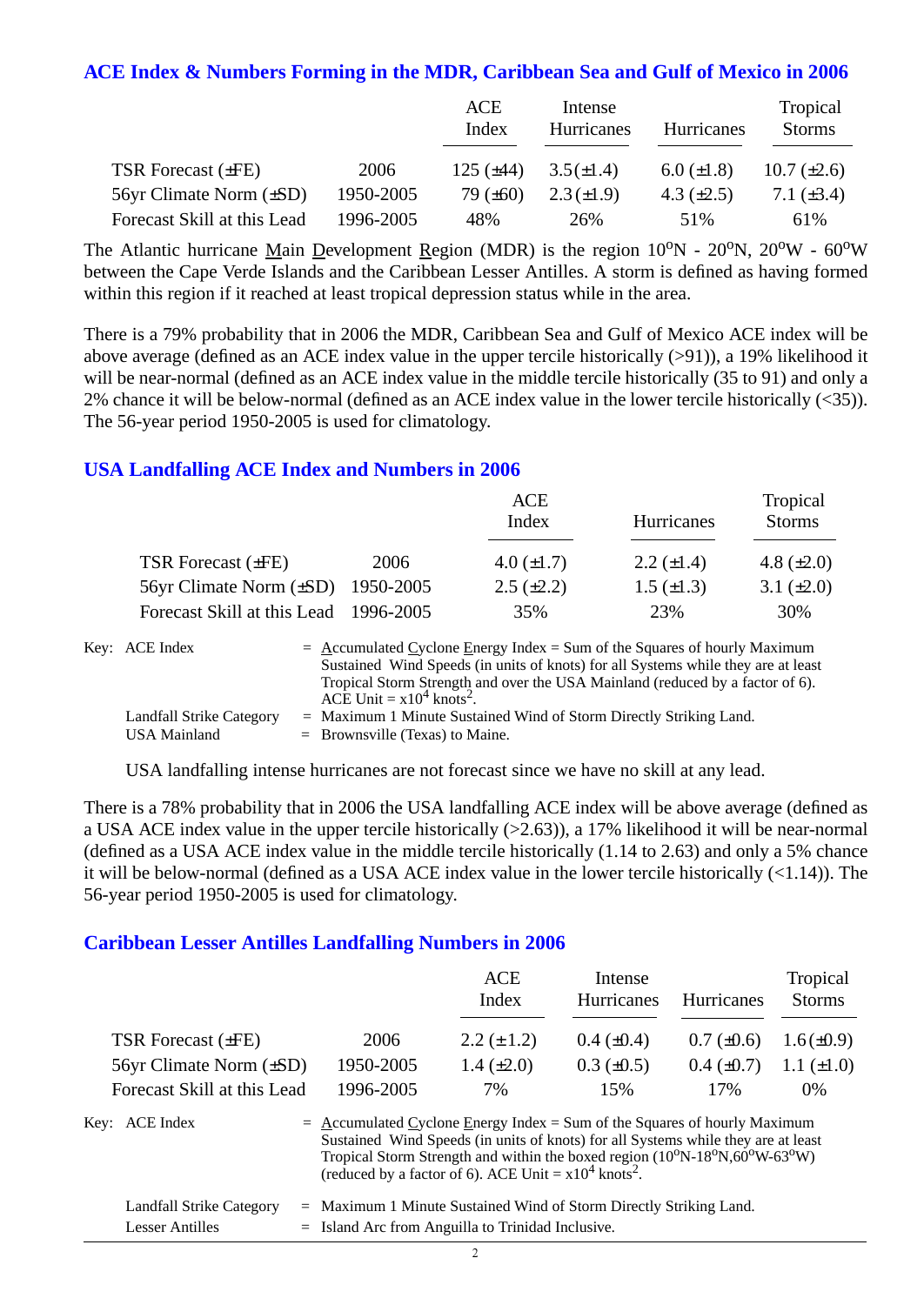#### **Key Predictors for 2006**

The key factors behind the TSR forecast for an above-average hurricane season in 2006 are the anticipated moderate enhancing effect of July-September forecast trade winds at 925mb height over the Caribbean Sea and tropical North Atlantic region  $(7.5^{\circ}N - 17.5^{\circ}N, 30^{\circ}W - 100^{\circ}W)$ , and anticipated slight enhancing effect of August-September forecast sea surface temperature for the Atlantic MDR  $(10^{\circ}N - 20^{\circ}N, 20^{\circ}W - 60^{\circ}W)$ . The current forecasts for these predictors are  $0.61\pm0.67$  ms<sup>-1</sup> (up from last month's value of  $0.46\pm0.75 \text{ ms}^{-1}$ ) weaker than normal (1976-2005 climatology), and  $0.03\pm0.27^{\circ}$ C (down slightly from last month's value of  $0.09\pm0.28^{\circ}$ C) warmer than normal (1976-2005 climatology). The forecast skills (assessed for the period 1986-2005) for these predictors at this lead are 43% and 37% respectively. The main reason for the forecast for hurricane activity in 2006 rising from 40% above-norm (March forecast) to 50% above-norm (April forecast) is that August-September sea surface temperatures in the equatorial east Pacific are now anticipated to be cooler than thought previously.

#### **Forecast Skill - Climatology Change**

With this 4th April 2006 forecast update the climatology used in the calculation of 'Forecast Skill' has changed. Previously 'Forecast Skill' was computed against a running 10-year prior climate norm. From now, 'Forecast Skill' will be computed against a long-term prior climate norm. 'Long-term' means from 1950 to the forecast year in question.

#### **Further Information and Next Forecast**

Further information about TSR forecasts, verifications and hindcast skill as a function of lead time may be obtained from the TSR web site *http://tropicalstormrisk.com*. The next TSR monthly forecast update for the 2006 Atlantic hurricane season will be issued on the 5th May 2006.

#### **Appendix - Predictions from Previous Months**

|                                       | <b>Atlantic ACE Index and System Numbers 2006</b> |                     |                              |                   |                                    |
|---------------------------------------|---------------------------------------------------|---------------------|------------------------------|-------------------|------------------------------------|
|                                       |                                                   | <b>ACE</b><br>Index | Intense<br><b>Hurricanes</b> | <b>Hurricanes</b> | Named<br>Tropical<br><b>Storms</b> |
| Average Number $(\pm SD)$ (1950-2005) |                                                   | $102 (\pm 61)$      | $2.7 \ (\pm 2.0)$            | $6.2 (\pm 2.6)$   | $10.3 \ (\pm 4.0)$                 |
|                                       | 4 Apr 2006                                        | 152 $(\pm 46)$      | $3.8 \ (\pm 1.7)$            | $8.2 (\pm 2.4)$   | 15.4 $(\pm 3.9)$                   |
|                                       | 6 Mar 2006                                        | 144 $(\pm 47)$      | $3.5 \ (\pm 1.7)$            | 7.8 $(\pm 2.6)$   | $14.6 (\pm 4.1)$                   |
| <b>TSR Forecasts (±FE)</b>            | 6 Feb 2006                                        | $172 (\pm 53)$      | 4.1 $(\pm 1.7)$              | $9.1 (\pm 2.9)$   | 16.4 $(\pm 4.5)$                   |
|                                       | 4 Jan 2006                                        | $170 (\pm 59)$      | 4.0 $(\pm 1.8)$              | $8.8 (\pm 2.8)$   | 16.2 $(\pm 4.3)$                   |
|                                       | 6 Dec 2005                                        | 162 $(\pm 60)$      | $3.9 \ (\pm 1.8)$            | $8.5 (\pm 2.8)$   | 15.7 $(\pm 4.5)$                   |
| <b>Gray Forecast</b>                  | 4 Apr 2006                                        |                     | 5                            | 9                 | 17                                 |
|                                       | 6 Dec 2005                                        |                     | 5                            | 9                 | 17                                 |

#### **1. Atlantic ACE Index and System Numbers**